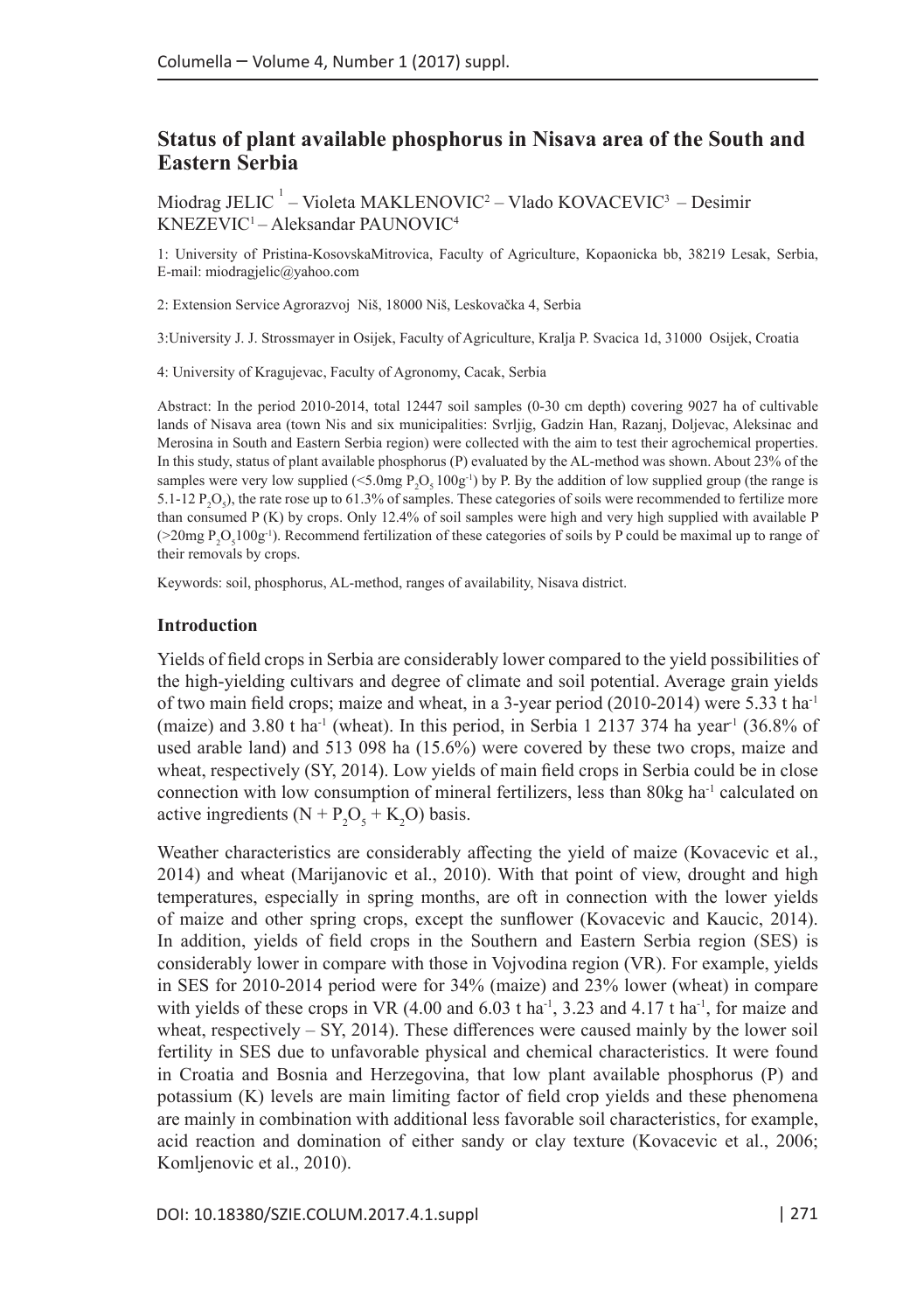Aim of this study was testing P nutritional status in soils of the Nisava district of SES and making recommendations on improving fertilization practice in accordance with corresponding soil properties.

# **Materials and methods**

This study was carried out during five years period (2010, 2011, 2012, 2013 and 2014) on different soil types. Total 12447 soil samples were analyzed from 2010 to 2014. By these samples, the covered area was 9027 ha in seven municipalities of the area (mean  $0.725$ ha sample<sup>-1</sup>). Majority of samples (8431 or 67.7%) were taken in the area belonging to municipalities Svrljig (24.8%), town Nis (23.0%), and Aleksinac (19.9%). Rest of soil samples (4016 or 32.3%) were taken in municipalities Doljevac (15.6%), Gadzin Han (8.1%), Merosina (5.3%) and Razanj (3.3%). The soil samples were taken by auger up to 30 cm of depth. Soil analyses were made in the agrochemical laboratory of Extension Service Agrorazvoj (eng. Agrodevelopment) Nis. Evaluation of plant available P was made by AL-method (Egner et al., 1960).

## *General soil and climate characteristics of the Nisava area*

Majority of agricultural lands in Central Serbia are unfavorable in physical and chemical properties. Those are mostly lowland or hillside types of pseudogley or its leached variants, acid vertisols, podzolic eutric cambisols, diluvial, brown, or leached brown soils of mountainous regions. Those soils are rather poor in bases, medium to heavily acidic, have very poor texture and poor organic content and more or less ill; suited for cultivation of most cereal and maize crops (Đalović et al., 2010). The acidity of these soils, their high contents of H<sup>+</sup> ions and low contents of essential plant nutrients, primarily P and Ca, are limiting factors for high and stable yields of cultivated cereals and maize crops (Kovačević et al., 2006).

Recent investigation world widely have shown that massive deterioration of small grains on acid soils caused by elevated concentrations of mobile forms of some toxic elements (Al, Fe, Mn), whose contents become especially evident when no phosphorus nutrition is performed or the Ca components in missing from nitrogen fertilizers (Jelić, 1996).

|  |                                            |  | Table 1. Precipitation and mean air-temperatures (mean 1961-1990) in Nis (the data of the State |  |  |  |  |  |
|--|--------------------------------------------|--|-------------------------------------------------------------------------------------------------|--|--|--|--|--|
|  | Hydrometeorological Institute in Belgrade) |  |                                                                                                 |  |  |  |  |  |

| Precipitation and air-temperatures: long-term means 1961-1990 in Nis (Serbia) |                                                                                    |        |      |      |      |      |      |      |       |      |      |        |      |
|-------------------------------------------------------------------------------|------------------------------------------------------------------------------------|--------|------|------|------|------|------|------|-------|------|------|--------|------|
|                                                                               | Jan.                                                                               | Feb.   | Mar. | Apr. | May  | June | July | Aug. | Sept. | Oct. | Nov. | Dec.   | Year |
|                                                                               | Precipitation (mm)                                                                 |        |      |      |      |      |      |      |       |      |      |        |      |
|                                                                               | 41.3                                                                               | 40.3   | 45.3 | 51.3 | 66.7 | 69.7 | 43.6 | 43.3 | 43.6  | 34.1 | 56.8 | 53.6   | 590  |
|                                                                               | Mean (x) air-temperature ( ${}^{\circ}$ C): m = minimal values; M = maximal values |        |      |      |      |      |      |      |       |      |      |        |      |
| <sub>lm</sub>                                                                 | $-3.5$                                                                             | $-1.3$ | 1.8  | 6.1  | 10.4 | 13.4 | 14.5 | 14.4 | 11.1  | 6.5  | 2.4  | $-1.4$ | 6.2  |
| M                                                                             | 3.8                                                                                |        | 12.3 | 18.0 | 22.9 | 25.9 | 28.0 | 28.5 | 24.8  | 18.9 | 11.7 | 5.4    | 17.3 |
|                                                                               | 0.2                                                                                | 2.9    | 7.0  | 12.0 | 16.6 | 19.6 | 21.2 | 21.4 | 18.0  | 12.7 | 7.0  | 2.0    | 11.7 |

The climate of Nisava area is moderate continental, with an average temperature of 11.7°C. July and August are the warmest months of the year, with the average of 21.3°C. The coldest month is January, averaging at 0.2°C. The average of the annual precipitation is 590mm (Table 1).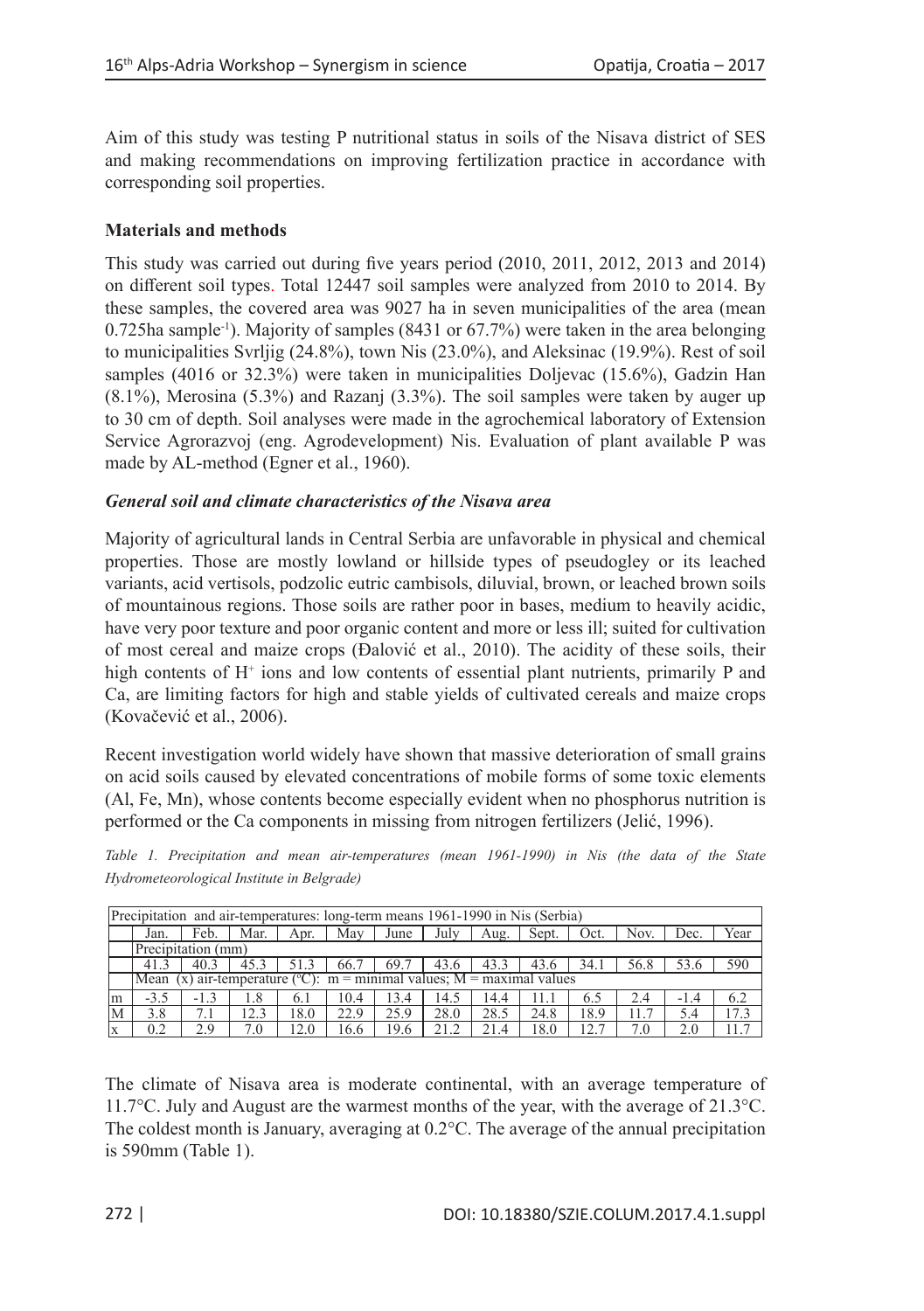## **Results and discussion**

In general, soils of Nisava area were less favorable properties regarding their plant available phosphorus in compare with their plant available potassium status. For example, even about 23% of the samples and the same level of covered areas sampled were very low supplied (less than 5.0 mg  $P_2O_5 100g^{-1}$ ) by phosphorus (Tables 2). By the addition of low supplied group, the situations with P status changed to 61.3% (very low + low P supplies). These categories of soils are needed to be fertilized more than the removed P by crops with the aim to improve their nutritional P status.

*Table 2. Plant available phosphorus (AL-method) ranges in level of municipalities of the Nisava area of SES region (sampling in the 2010-2014 period)*

| <b>P</b> ranges<br>(AL-method) | The municipality of Nisava district: town Nis (a), Svrijig (b), Gadzin Han (c), Razanj<br>(d), Doljevac (e), Aleksinac (f) and Merosina $(g)$ |      |      |      |      |      |      |       |  |  |  |
|--------------------------------|-----------------------------------------------------------------------------------------------------------------------------------------------|------|------|------|------|------|------|-------|--|--|--|
| $mg P2Os 100 g-1$              | a                                                                                                                                             | b    | c    | d    | e    | f    | g    | Sum   |  |  |  |
|                                | Percentage $(\%)$ of soil samples $(N)$                                                                                                       |      |      |      |      |      |      |       |  |  |  |
| < 5.0                          | 18.5                                                                                                                                          | 24.3 | 22.9 | 28.6 | 29.2 | 20.0 | 23.3 | 2847  |  |  |  |
| $5.1 - 12.0$                   | 32.1                                                                                                                                          | 43.8 | 48.0 | 34.0 | 38.5 | 36.2 | 37.3 | 4780  |  |  |  |
| $12.1 - 20.0$                  | 33.5                                                                                                                                          | 22.8 | 19.8 | 23.9 | 22.9 | 27.6 | 22.0 | 3232  |  |  |  |
| $20.1 - 30.0$                  | 6.8                                                                                                                                           | 5.2  | 5.8  | 7.4  | 4.4  | 5.7  | 8.0  | 726   |  |  |  |
| > 30                           | 9.1                                                                                                                                           | 3.9  | 3.5  | 6.1  | 5.0  | 10.5 | 9.4  | 862   |  |  |  |
| Total $(\%)$                   | 100                                                                                                                                           | 100  | 100  | 100  | 100  | 100  | 100  |       |  |  |  |
| Total (N)                      | 2866                                                                                                                                          | 3089 | 1009 | 406  | 1939 | 2476 | 662  | 12447 |  |  |  |
|                                | Percentage $(\%)$ of covering area (ha) by soil sampling                                                                                      |      |      |      |      |      |      |       |  |  |  |
| < 5.0                          | 18.4                                                                                                                                          | 22.0 | 22.3 | 36.4 | 30.8 | 20.0 | 22.2 | 2065  |  |  |  |
| $5.1 - 12.0$                   | 32.0                                                                                                                                          | 44.6 | 48.7 | 31.1 | 36.2 | 35.0 | 40.0 | 3459  |  |  |  |
| $12.1 - 20.0$                  | 33.7                                                                                                                                          | 23.0 | 19.6 | 20.7 | 23.4 | 32.6 | 23.5 | 2430  |  |  |  |
| $20.1 - 30.0$                  | 7.2                                                                                                                                           | 5.9  | 5.4  | 5.9  | 4.7  | 6.6  | 7.8  | 554   |  |  |  |
| > 30                           | 8.7                                                                                                                                           | 4.5  | 4.0  | 5.9  | 4.9  | 5.8  | 6.5  | 520   |  |  |  |
| Total $(\%)$                   | 100                                                                                                                                           | 100  | 100  | 100  | 100  | 100  | 100  |       |  |  |  |
| Total (ha)                     | 1767                                                                                                                                          | 2678 | 555  | 387  | 1417 | 1917 | 306  | 9027  |  |  |  |

Only 12.4% of soil samples (11.9% of area covered by sampling) were high and very high supplied with available phosphorus ( $>$ 20mg P<sub>2</sub>O<sub>5</sub> 100g<sup>-1</sup>). Recommend fertilization by P of these categories of soils could be maximal up to range of their removals by crops.

Soil P status in individual municipalities of Nisava area are less or more specific in comparison with the regional level (Tables 2). With that regard, soils of Nis municipality were mainly more favorable P status, as 51% of samples were in the groups of very low and low P supplies. However, soil P status in Gadzin Han municipality was considerably less favorable because 71% of samples of this municipality was very low and low in plant available P. In addition, distribution of high and very high P ranges ( $>$ 20mg P<sub>2</sub>O<sub>5</sub> 100g-1) were considerably different in soils of these two municipalities. For example, 15.9% of Nis municipality samples and 9.3% of G. Han samples were very low and low supplied with P. Milivojevic et al. (2012) tested plant available P in arable land of Sumadija province of Serbia. Majority of soil samples were very acid and acid reaction with low levels of plant available phosphorus (57% very low and 19% low P status). Petosic et al. (2003) tested P availability (AL-methods) in 480 soil profiles representing an area of 31227 ha of hydromorphic soils of Sava valley area in Croatia. P availability in the surface layer (0-30 cm) in about 30% of the tested agricultural land (9440 ha) was very low P (until 5 mg  $P_2O_5 100g^{-1}$  of soil), other 32% (9897 ha) was in the range low P availability (from 5.1 to 10 mg), while only 17% (5445 ha) has good or very good P availability (above 20 mg). Especially a high frequency of low P availability was found in vertic gley, amphygley and hypogley soils (total 8680 ha or 28% tested agricultural